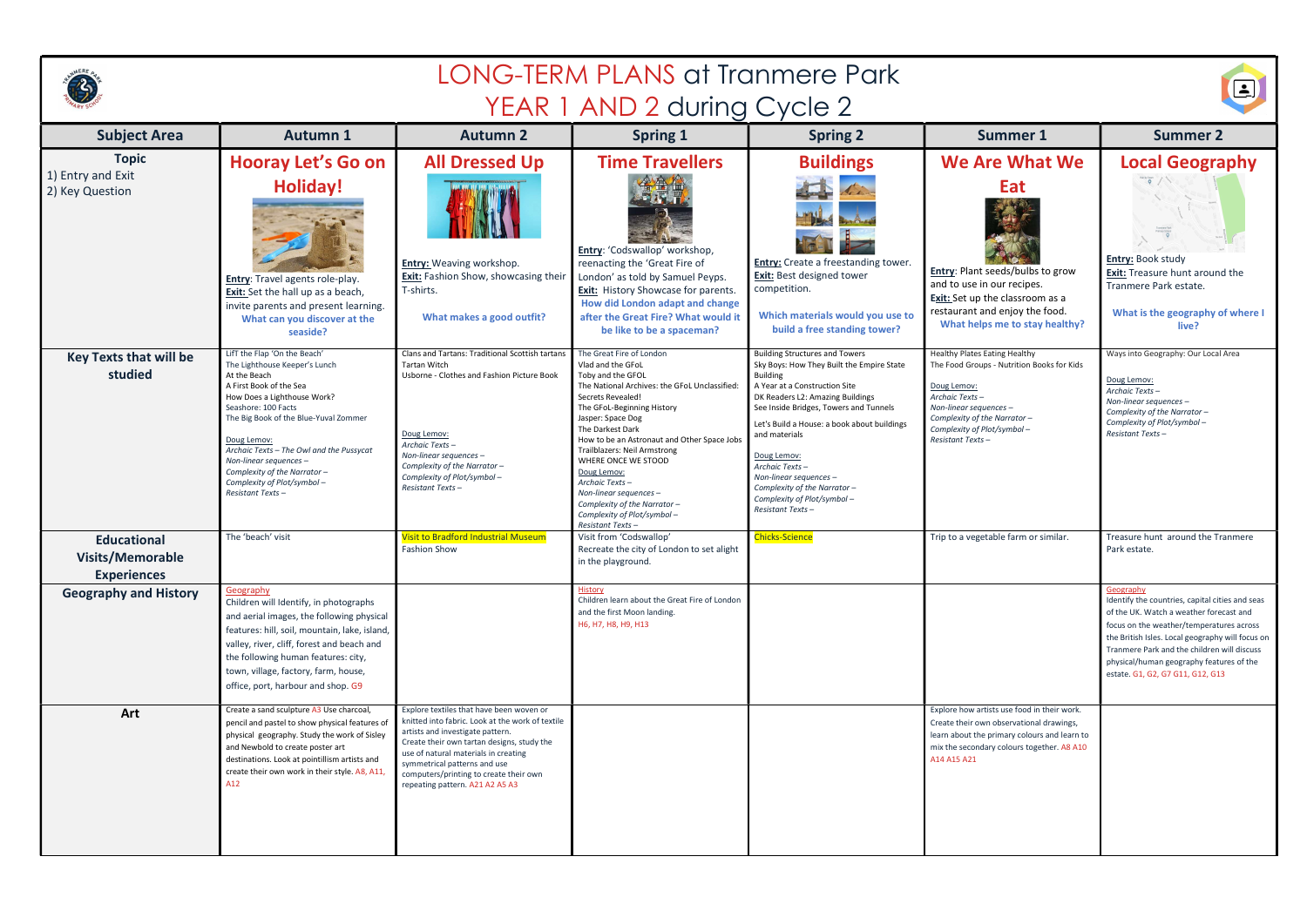| Oracy                        | <b>BE A SPEAKER</b><br>-Play 'At the Beach I saw'<br>Y1 01,02<br>-Children practise and prepare for their exit<br>point. Children rehearse speaking in front of<br>their peers first before speaking in front of<br>parents in the hall. Y1 01, 02 Y2 - 01-03 | <b>BE A LINGUIST</b><br>Y1 O3 - Link to this half term's work in PSHE<br>Y1 O4 - To be delivered through daily English<br>lessons<br>Year 2 Y2 O4, O5<br>-During the exit point (designing and making<br>their own garment), provide the children with<br>subject specific vocabulary (vocabulary mats)<br>that they have been exposed to throughout<br>the unit. Focus on the children incorporating<br>this vocabulary accurately into today's<br>session.<br>Y2 O6, O7 to be delivered in English lessons | <b>BE A THINKER</b><br>Y1 010, Y2 013<br>Play 'Be the expert!' Give each child in the<br>pair a different piece of information linked to<br>the topic. This could be a video, text or<br>picture.<br>They will become experts as their partner<br>will not have the same information as them.<br>This will fuel the discussion. Y1 - Children<br>work in pairs A and B.<br>Y2 - Children take on the role of A, B and, C. A<br>and B discuss and C listens, ready to report<br>back. The children then switch roles.<br>Y1 07 Y2 010 - Children to prepare and then<br>ask questions to a visitor who was around at<br>the time of the first moon landing. | <b>BE A THINKER</b><br>Children to construct a free-standing tower in<br>groups.<br>Y1 O9 - Children focus on turn taking when<br>completing this activity (turn taking to share<br>their ideas)<br>Y2 012 - Children provide reasons for their<br>thinking. | <b>BE AWARE OF OTHERS</b><br>Key Question: Children should not be allowed<br>to eat junk food.<br>Do you agree or disagree?<br>Y1 012 Y2 014<br>Children to be given time to formulate some<br>ideas for discussion with a partner and 'mind<br>map' ideas. Provide the children with<br>sentence stems - I agree because I disagree<br>becauseChildren to then complete this<br>activity in small groups. Who can respond<br>appropriately? | <b>BE AWARE OF OTHERS</b><br>Y1 016, Y2 015<br>Children prepare a weather forecast and<br>perform this in front of their class. Can the Y2<br>children hold the attention of their audience<br>by adapting the way that they talk? |
|------------------------------|---------------------------------------------------------------------------------------------------------------------------------------------------------------------------------------------------------------------------------------------------------------|--------------------------------------------------------------------------------------------------------------------------------------------------------------------------------------------------------------------------------------------------------------------------------------------------------------------------------------------------------------------------------------------------------------------------------------------------------------------------------------------------------------|------------------------------------------------------------------------------------------------------------------------------------------------------------------------------------------------------------------------------------------------------------------------------------------------------------------------------------------------------------------------------------------------------------------------------------------------------------------------------------------------------------------------------------------------------------------------------------------------------------------------------------------------------------|--------------------------------------------------------------------------------------------------------------------------------------------------------------------------------------------------------------------------------------------------------------|----------------------------------------------------------------------------------------------------------------------------------------------------------------------------------------------------------------------------------------------------------------------------------------------------------------------------------------------------------------------------------------------------------------------------------------------|------------------------------------------------------------------------------------------------------------------------------------------------------------------------------------------------------------------------------------|
| <b>Design and Technology</b> |                                                                                                                                                                                                                                                               | Children design, make and evaluate a<br>decorative and appealing T-shirt.<br>DT 1-11                                                                                                                                                                                                                                                                                                                                                                                                                         |                                                                                                                                                                                                                                                                                                                                                                                                                                                                                                                                                                                                                                                            | Children to design, make and evaluate a free<br>standing tower.<br>DT 1, DT2, DT3, DT4. DT6, DT8, DT9, DT10,<br>DT11, DT12, DT15                                                                                                                             | learn about a balanced diet and create a<br>food diary. Make a fruit salad and a pizza<br>(cooking) weighing, measuring, chopping<br>(bridge and claw), grating, peeling, snipping<br>and tearing, spreading and arrangingD19 -<br>D <sub>26</sub>                                                                                                                                                                                           |                                                                                                                                                                                                                                    |